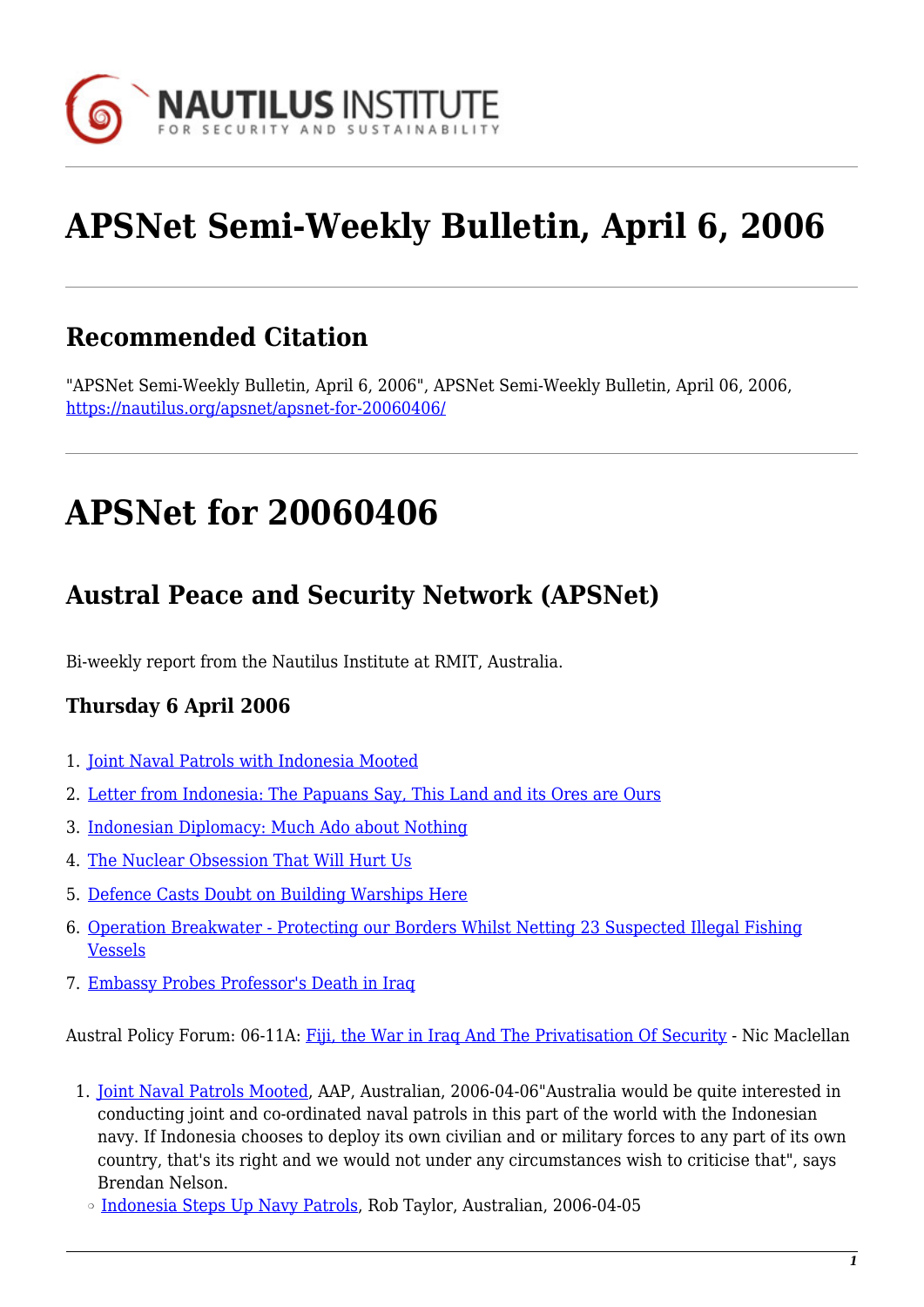- 2.
- 3. [Letter from Indonesia: The Papuans Say, This Land and its Ores are Ours](http://www.nytimes.com/2006/04/05/world/asia/05letter.html?r=1&oref=slogin), Jane Perlez, New York Times, 2006-04-05Times are changing for multinational companies and governments long used to working out concessions in remote areas with a handshake, over the heads of local people. \* Free [Subscription required.](http://nautilus.org/subscription.html)
- 4. [Indonesian Diplomacy: Much Ado about Nothing,](http://www.asianewsnet.net/columnist.php?aid=59) J. Soedjati Djiwandono, Jakarta Post, 2006-0- -03Never has Indonesian diplomacy shown its clumsiness and short-sightedness more clearly than in dealing with the current issue of 43 asylum seekers from Papua in Australia. It is outrageous to accuse the 43 Papuans of not being 'nationalistic' or being 'unpatriotic'. In the first place, nationalism is an outdated and irrelevant concept, particularly in referring to a nation-state like Indonesia.
- 5. [The Nuclear Obsession that Will Hurt Us,](http://www.theage.com.au/news/kenneth-davidson/the-nuclear-obsession-that-will-hurt-us/2006/04/05/1143916587262.html?page=fullpage) Kenneth Davidson, Age, 2006-04-06The Howard Government can't see beyond dollar signs and wedge politics as it rushes headlong into an agreement to sell uranium to China. Australia should be able to see that there are better economic, as well as environmental, prospects in focusing on the development of renewable and conservation infrastructure to exploit its scientific competitive edge in these areas.
	- ❍ [Government Rejects Nuclear Power,](http://www.theage.com.au/news/national/government-rejects-nuclear-power/2006/04/04/1143916526955.html) Katharine Murphy and Misha Schubert, Age, 2006-04-05
	- ❍ [Nuclear Path May Be Near: Costello](http://www.theage.com.au/news/national/nuclear-path-may-be-near-costello/2006/04/05/1143916593248.html), Katharine Murphy, Age, 2006-04-06
	- ❍ [Now Taiwan Is Buying our Uranium](http://www.smh.com.au/news/national/now-taiwan-is-buying-our-uranium/2006/04/03/1143916466699.html?page=fullpage), Craig Skehan, SMH, 2006-04-04
- 6.
- 7. [Defence Casts Doubt on Building Warships Here,](http://www.theaustralian.news.com.au/common/story_page/0,5744,18661295^31477,00.html) Patrick Walters, Australian, 2006-03-31The Defence Department has questioned the wisdom of building big warships in Australia, warning that local construction has the potential to hurt the wealth of the nation by drawing scarce skills away from non-defence projects. In a submission to a Senate inquiry on naval shipbuilding, Defence says "Constructing the ships identified in the Defence Capability Plan in Australia has the potential to impact adversely on the overall wealth of the nation."
	- ❍ [Defence Submission to the Senate Inquiry into Naval Shipbuilding](http://www.aph.gov.au/Senate/committee/fadt_ctte/shipping/submissions/sub20.pdf) [PDF]
	- ❍ [Inquiry into Naval Shipbuilding in Australia, Senate Foreign Affairs, Defence and Trade](http://www.aph.gov.au/Senate/committee/fadt_ctte/shipping/index.htm) [Committee 2005-2006](http://www.aph.gov.au/Senate/committee/fadt_ctte/shipping/index.htm)
- 8.
- 9. [Operation Breakwater Protecting our Borders Whilst Netting 23 Suspected Illegal Fishing](http://www.customs.gov.au/site/page.cfm?c=6951) [Vessels](http://www.customs.gov.au/site/page.cfm?c=6951), Joint Media Release, 2006-04-05Defence Minister Brendan Nelson, Fisheries and Conservation, Minister Senator Eric Abetz, and Justice and Customs Minister Senator Chris Ellison, said today Operation Breakwater had been a highly successful, coordinated campaign. The two-week surge operation was staged in Australian waters off Cape Wessel in the Northern Territory and managed by the Joint Offshore Protection Command.
- 10. [Embassy Probes Professor's Death](http://www.theage.com.au/news/national/embassy-probes-professors-death/2006/03/30/1143441282825.html), Brendan Nicholson Age, 2006-03-31Australia's embassy in Baghdad is investigating how an elderly professor of agriculture was shot by security staff. Professor Kays Juma was killed by a security guard from the Unity Resources Group, which is run by former Australian army personnel.
	- ❍ [Security Companies Doing Business in Iraq](http://usembassy.state.gov/iraq/security_companies.html), US Embassy, Baghdad
	- ❍ [Unity Resources Group](http://www.unityresourcesgroup.com/default.aspx), home page